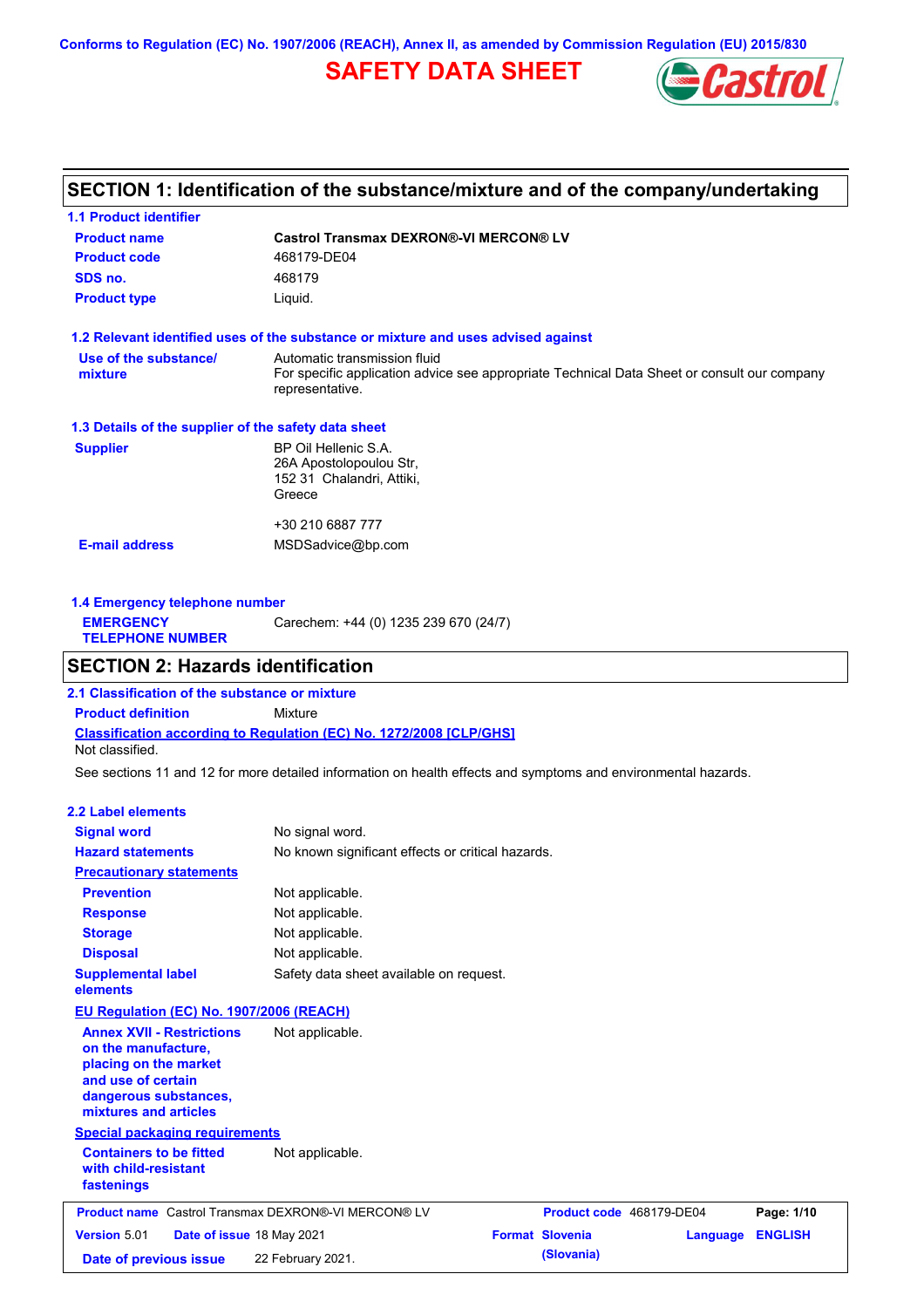### **SECTION 2: Hazards identification**

**Tactile warning of danger** Not applicable.

#### **2.3 Other hazards**

Product does not meet the criteria for PBT or vPvB according to Regulation (EC) No. 1907/2006, Annex XIII.

**assessment Product meets the criteria for PBT or vPvB according to Regulation (EC) No. 1907/2006, Annex XIII**

**Results of PBT and vPvB** 

This mixture does not contain any substances that are assessed to be a PBT or a vPvB.

### **SECTION 3: Composition/information on ingredients**

Mixture

#### **3.2 Mixtures**

**Product definition**

Highly refined base oil (IP 346 DMSO extract < 3%). Proprietary performance additives.

| <b>Product/ingredient</b><br>name                                                                                                                                                                                                                                       | <b>Identifiers</b>                                                                   | $\frac{9}{6}$ | <b>Regulation (EC) No.</b><br>1272/2008 [CLP] | Type  |
|-------------------------------------------------------------------------------------------------------------------------------------------------------------------------------------------------------------------------------------------------------------------------|--------------------------------------------------------------------------------------|---------------|-----------------------------------------------|-------|
| Distillates (petroleum), hydrotreated<br>light paraffinic                                                                                                                                                                                                               | REACH #: 01-2119487077-29<br>EC: 265-158-7<br>CAS: 64742-55-8<br>Index: 649-468-00-3 | ≥25 - ≤50     | Asp. Tox. 1, H304                             | $[1]$ |
| 2-Propenoic acid, 2-methyl-, butyl<br>ester, polymer with N-[3-<br>(dimethylamino)propyl]-2-methyl-<br>2-propenamide, dodecyl 2-methyl-<br>2-propenoate, eicosyl 2-methyl-<br>2-propenoate, hexadecyl 2-methyl-<br>2-propenoate and octadecyl 2-methyl-<br>2-propenoate | CAS: 176487-46-0                                                                     | ≤3            | Eye Irrit. 2, H319                            | $[1]$ |
| Lubricating oils (petroleum), C15-30,<br>hydrotreated neutral oil-based                                                                                                                                                                                                 | REACH #: 01-2119474878-16<br>EC: 276-737-9<br>CAS: 72623-86-0<br>Index: 649-482-00-X | - ≤3          | Asp. Tox. 1, H304                             | $[1]$ |
| 2,5-Pyrrolidinedione, 3-C18-24-alkenyl<br>derivs.                                                                                                                                                                                                                       | EC: 295-099-2<br>CAS: 91783-21-0                                                     | ≤3            | Aquatic Chronic 4, H413                       | $[1]$ |

**See Section 16 for the full text of the H statements declared above.**

#### Type

[1] Substance classified with a health or environmental hazard

[2] Substance with a workplace exposure limit

[3] Substance meets the criteria for PBT according to Regulation (EC) No. 1907/2006, Annex XIII

[4] Substance meets the criteria for vPvB according to Regulation (EC) No. 1907/2006, Annex XIII

[5] Substance of equivalent concern

[6] Additional disclosure due to company policy

Occupational exposure limits, if available, are listed in Section 8.

### **SECTION 4: First aid measures**

| 4.1 Description of first aid measures |                                                                                                                                                                                                                                                                |
|---------------------------------------|----------------------------------------------------------------------------------------------------------------------------------------------------------------------------------------------------------------------------------------------------------------|
| Eye contact                           | In case of contact, immediately flush eyes with plenty of water for at least 15 minutes. Eyelids<br>should be held away from the eyeball to ensure thorough rinsing. Check for and remove any<br>contact lenses. Get medical attention if irritation develops. |
| <b>Skin contact</b>                   | Flush contaminated skin with plenty of water. Remove contaminated clothing and shoes.<br>Wash clothing before reuse. Clean shoes thoroughly before reuse. Get medical attention if<br>irritation develops.                                                     |
| <b>Inhalation</b>                     | If inhaled, remove to fresh air. In case of inhalation of decomposition products in a fire,<br>symptoms may be delayed. The exposed person may need to be kept under medical<br>surveillance for 48 hours. Get medical attention if symptoms occur.            |
| <b>Ingestion</b>                      | Do not induce vomiting unless directed to do so by medical personnel. Get medical attention if<br>symptoms occur.                                                                                                                                              |
| <b>Protection of first-aiders</b>     | No action shall be taken involving any personal risk or without suitable training.                                                                                                                                                                             |

#### **4.2 Most important symptoms and effects, both acute and delayed**

| <b>Product name</b> Castrol Transmax DEXRON®-VI MERCON® LV |  |                                  | Product code 468179-DE04 |                        | Page: 2/10              |  |
|------------------------------------------------------------|--|----------------------------------|--------------------------|------------------------|-------------------------|--|
| <b>Version 5.01</b>                                        |  | <b>Date of issue 18 May 2021</b> |                          | <b>Format Slovenia</b> | <b>Language ENGLISH</b> |  |
| Date of previous issue                                     |  | 22 February 2021.                |                          | (Slovania)             |                         |  |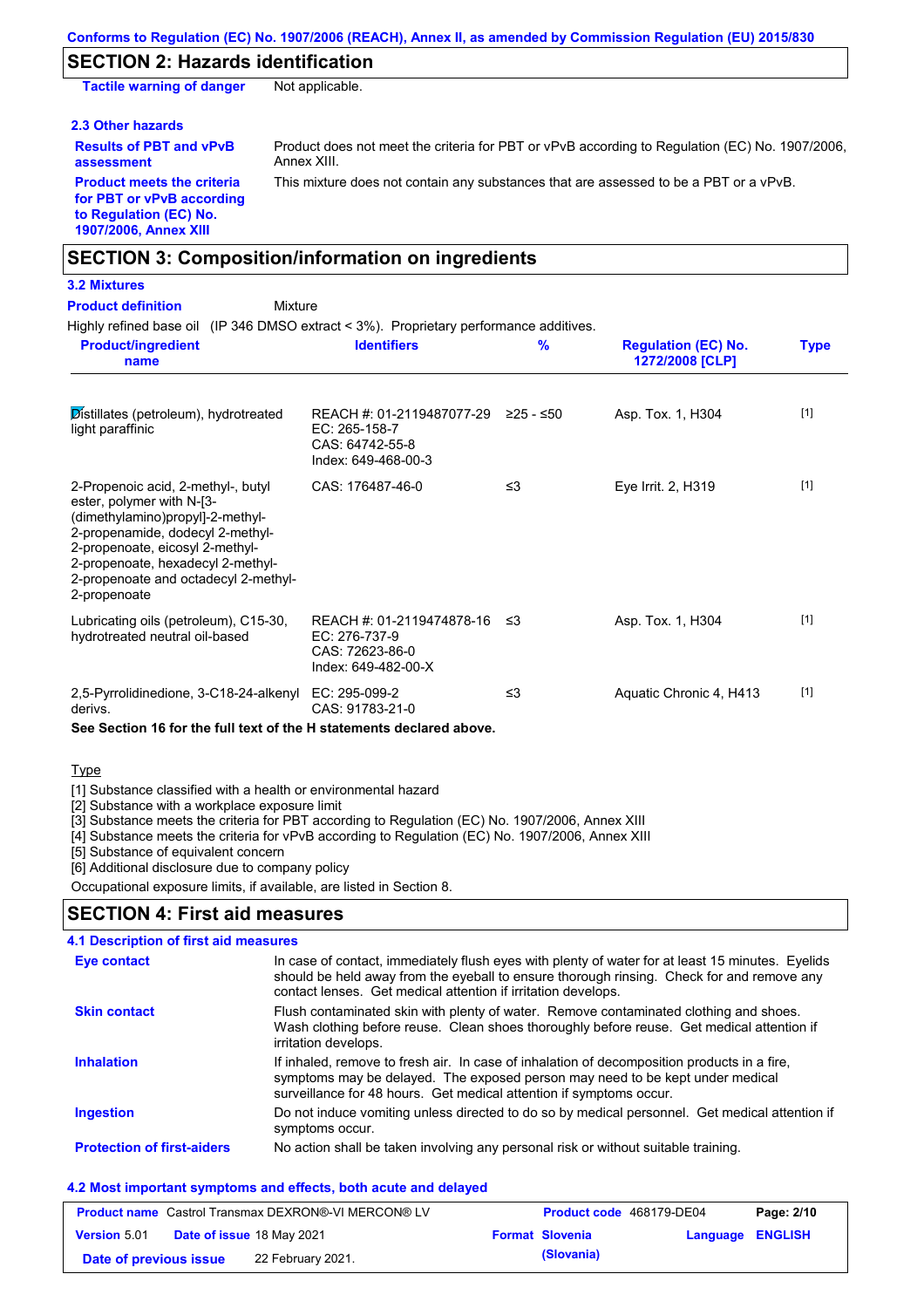### **SECTION 4: First aid measures**

| <b>Potential acute health effects</b> |                                                                                                                     |
|---------------------------------------|---------------------------------------------------------------------------------------------------------------------|
| <b>Inhalation</b>                     | Exposure to decomposition products may cause a health hazard. Serious effects may be<br>delayed following exposure. |
| <b>Ingestion</b>                      | No known significant effects or critical hazards.                                                                   |
| <b>Skin contact</b>                   | No known significant effects or critical hazards.                                                                   |
| <b>Eye contact</b>                    | No known significant effects or critical hazards.                                                                   |
|                                       | Delayed and immediate effects as well as chronic effects from short and long-term exposure                          |
| <b>Inhalation</b>                     | Overexposure to the inhalation of airborne droplets or aerosols may cause irritation of the<br>respiratory tract.   |
| <b>Ingestion</b>                      | Ingestion of large quantities may cause nausea and diarrhoea.                                                       |
| <b>Skin contact</b>                   | Prolonged or repeated contact can defat the skin and lead to irritation and/or dermatitis.                          |
| Eye contact                           | Potential risk of transient stinging or redness if accidental eye contact occurs.                                   |

| <b>Notes to physician</b> |  |  |  |
|---------------------------|--|--|--|

Treatment should in general be symptomatic and directed to relieving any effects. In case of inhalation of decomposition products in a fire, symptoms may be delayed. The exposed person may need to be kept under medical surveillance for 48 hours.

## **SECTION 5: Firefighting measures**

| 5.1 Extinguishing media                                   |                                                                                                                                                                                                                                                                                                                                                                   |
|-----------------------------------------------------------|-------------------------------------------------------------------------------------------------------------------------------------------------------------------------------------------------------------------------------------------------------------------------------------------------------------------------------------------------------------------|
| <b>Suitable extinguishing</b><br>media                    | In case of fire, use foam, dry chemical or carbon dioxide extinguisher or spray.                                                                                                                                                                                                                                                                                  |
| <b>Unsuitable extinguishing</b><br>media                  | Do not use water jet. The use of a water jet may cause the fire to spread by splashing the<br>burning product.                                                                                                                                                                                                                                                    |
| 5.2 Special hazards arising from the substance or mixture |                                                                                                                                                                                                                                                                                                                                                                   |
| <b>Hazards from the</b><br>substance or mixture           | In a fire or if heated, a pressure increase will occur and the container may burst.                                                                                                                                                                                                                                                                               |
| <b>Hazardous combustion</b><br>products                   | Combustion products may include the following:<br>carbon oxides (CO, CO <sub>2</sub> ) (carbon monoxide, carbon dioxide)<br>nitrogen oxides (NO, NO <sub>2</sub> etc.)                                                                                                                                                                                            |
| 5.3 Advice for firefighters                               |                                                                                                                                                                                                                                                                                                                                                                   |
| <b>Special precautions for</b><br>fire-fighters           | No action shall be taken involving any personal risk or without suitable training. Promptly<br>isolate the scene by removing all persons from the vicinity of the incident if there is a fire.                                                                                                                                                                    |
| <b>Special protective</b><br>equipment for fire-fighters  | Fire-fighters should wear appropriate protective equipment and self-contained breathing<br>apparatus (SCBA) with a full face-piece operated in positive pressure mode. Clothing for fire-<br>fighters (including helmets, protective boots and gloves) conforming to European standard EN<br>469 will provide a basic level of protection for chemical incidents. |

#### **SECTION 6: Accidental release measures**

#### **6.1 Personal precautions, protective equipment and emergency procedures**

| For non-emergency<br>personnel          | No action shall be taken involving any personal risk or without suitable training. Evacuate<br>surrounding areas. Keep unnecessary and unprotected personnel from entering. Do not touch<br>or walk through spilt material. Floors may be slippery; use care to avoid falling. Put on<br>appropriate personal protective equipment. |
|-----------------------------------------|-------------------------------------------------------------------------------------------------------------------------------------------------------------------------------------------------------------------------------------------------------------------------------------------------------------------------------------|
| For emergency responders                | If specialised clothing is required to deal with the spillage, take note of any information in<br>Section 8 on suitable and unsuitable materials. See also the information in "For non-<br>emergency personnel".                                                                                                                    |
| <b>6.2 Environmental</b><br>precautions | Avoid dispersal of spilt material and runoff and contact with soil, waterways, drains and sewers.<br>Inform the relevant authorities if the product has caused environmental pollution (sewers,<br>waterways, soil or air).                                                                                                         |

#### **6.3 Methods and material for containment and cleaning up**

Stop leak if without risk. Move containers from spill area. Absorb with an inert material and place in an appropriate waste disposal container. Dispose of via a licensed waste disposal contractor. **Small spill**

| <b>Product name</b> Castrol Transmax DEXRON®-VI MERCON® LV |  |                                  | <b>Product code</b> 468179-DE04 |                        | Page: 3/10              |  |
|------------------------------------------------------------|--|----------------------------------|---------------------------------|------------------------|-------------------------|--|
| <b>Version 5.01</b>                                        |  | <b>Date of issue 18 May 2021</b> |                                 | <b>Format Slovenia</b> | <b>Language ENGLISH</b> |  |
| Date of previous issue                                     |  | 22 February 2021.                |                                 | (Slovania)             |                         |  |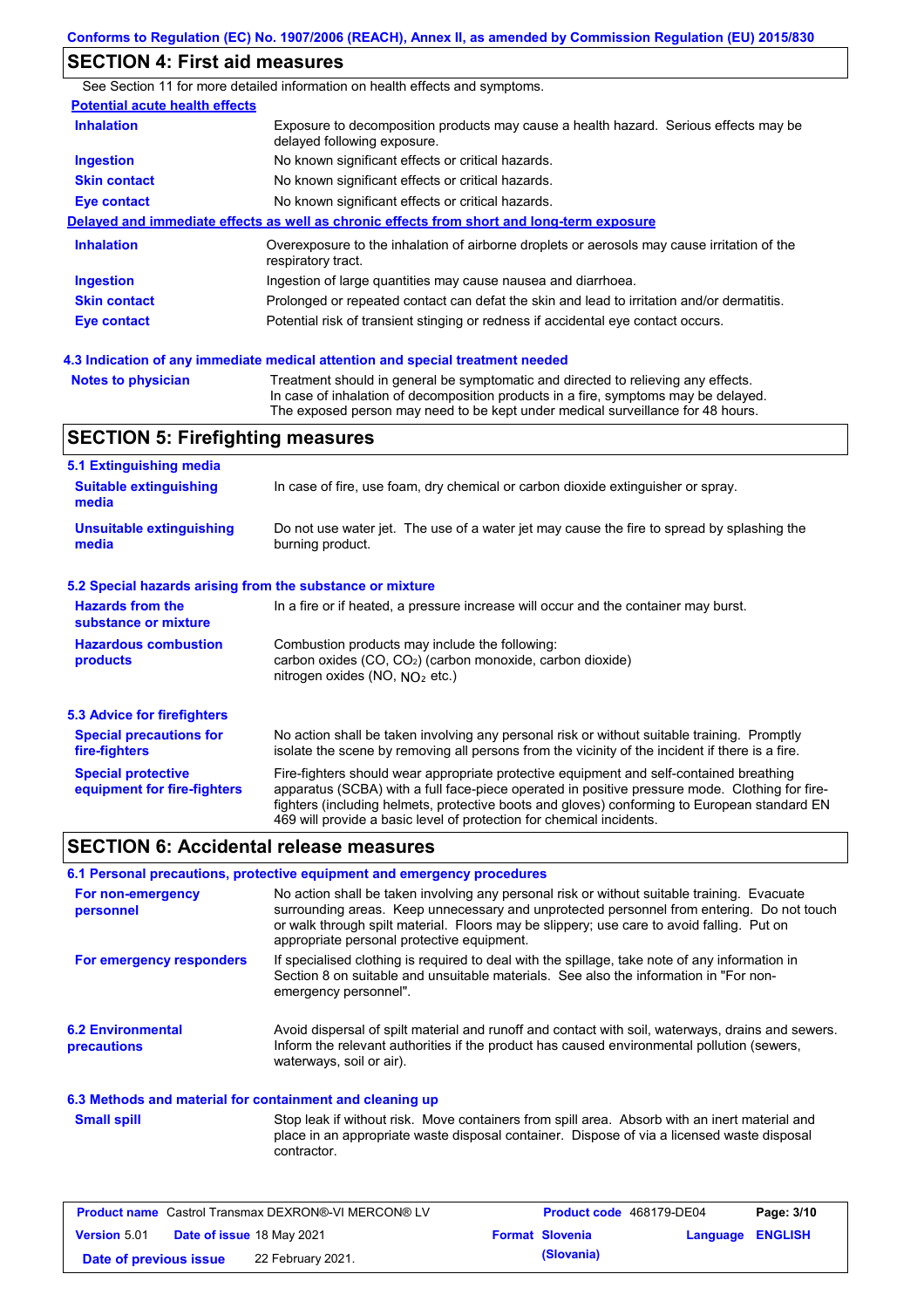### **SECTION 6: Accidental release measures**

| Large spill                               | Stop leak if without risk. Move containers from spill area. Prevent entry into sewers, water<br>courses, basements or confined areas. Contain and collect spillage with non-combustible,<br>absorbent material e.g. sand, earth, vermiculite or diatomaceous earth and place in container<br>for disposal according to local regulations. Dispose of via a licensed waste disposal contractor. |
|-------------------------------------------|------------------------------------------------------------------------------------------------------------------------------------------------------------------------------------------------------------------------------------------------------------------------------------------------------------------------------------------------------------------------------------------------|
| 6.4 Reference to other<br><b>sections</b> | See Section 1 for emergency contact information.<br>See Section 5 for firefighting measures.<br>See Section 8 for information on appropriate personal protective equipment.<br>See Section 12 for environmental precautions.<br>See Section 13 for additional waste treatment information.                                                                                                     |

### **SECTION 7: Handling and storage**

| 7.1 Precautions for safe handling                                                    |                                                                                                                                                                                                                                                                                                                                                                                                                                                                                          |
|--------------------------------------------------------------------------------------|------------------------------------------------------------------------------------------------------------------------------------------------------------------------------------------------------------------------------------------------------------------------------------------------------------------------------------------------------------------------------------------------------------------------------------------------------------------------------------------|
| <b>Protective measures</b>                                                           | Put on appropriate personal protective equipment.                                                                                                                                                                                                                                                                                                                                                                                                                                        |
| <b>Advice on general</b><br>occupational hygiene                                     | Eating, drinking and smoking should be prohibited in areas where this material is handled.<br>stored and processed. Wash thoroughly after handling. Remove contaminated clothing and<br>protective equipment before entering eating areas. See also Section 8 for additional<br>information on hygiene measures.                                                                                                                                                                         |
| <b>7.2 Conditions for safe</b><br>storage, including any<br><b>incompatibilities</b> | Store in accordance with local requlations. Store in a dry, cool and well-ventilated area, away<br>from incompatible materials (see Section 10). Keep away from heat and direct sunlight. Keep<br>container tightly closed and sealed until ready for use. Containers that have been opened must<br>be carefully resealed and kept upright to prevent leakage. Store and use only in equipment/<br>containers designed for use with this product. Do not store in unlabelled containers. |
| 7.3 Specific end use(s)                                                              |                                                                                                                                                                                                                                                                                                                                                                                                                                                                                          |
| <b>Recommendations</b>                                                               | See section 1.2 and Exposure scenarios in annex, if applicable.                                                                                                                                                                                                                                                                                                                                                                                                                          |

### **SECTION 8: Exposure controls/personal protection**

#### **8.1 Control parameters**

**Occupational exposure limits** No exposure limit value known.

Whilst specific OELs for certain components may be shown in this section, other components may be present in any mist, vapour or dust produced. Therefore, the specific OELs may not be applicable to the product as a whole and are provided for guidance only.

**Recommended monitoring procedures** If this product contains ingredients with exposure limits, personal, workplace atmosphere or biological monitoring may be required to determine the effectiveness of the ventilation or other control measures and/or the necessity to use respiratory protective equipment. Reference should be made to monitoring standards, such as the following: European Standard EN 689 (Workplace atmospheres - Guidance for the assessment of exposure by inhalation to chemical agents for comparison with limit values and measurement strategy) European Standard EN 14042 (Workplace atmospheres - Guide for the application and use of procedures for the assessment of exposure to chemical and biological agents) European Standard EN 482 (Workplace atmospheres - General requirements for the performance of procedures for the measurement of chemical agents) Reference to national guidance documents for methods for the determination of hazardous substances will also be required.

#### **Derived No Effect Level**

No DNELs/DMELs available.

#### **Predicted No Effect Concentration**

No PNECs available

#### **8.2 Exposure controls**

| <b>Appropriate engineering</b><br>controls | Provide exhaust ventilation or other engineering controls to keep the relevant airborne<br>concentrations below their respective occupational exposure limits.                                  |
|--------------------------------------------|-------------------------------------------------------------------------------------------------------------------------------------------------------------------------------------------------|
|                                            | All activities involving chemicals should be assessed for their risks to health, to ensure                                                                                                      |
|                                            | exposures are adequately controlled. Personal protective equipment should only be considered<br>after other forms of control measures (e.g. engineering controls) have been suitably evaluated. |
|                                            | Personal protective equipment should conform to appropriate standards, be suitable for use, be                                                                                                  |
|                                            | kept in good condition and properly maintained.                                                                                                                                                 |
|                                            | Your supplier of personal protective equipment should be consulted for advice on selection and                                                                                                  |
|                                            | appropriate standards. For further information contact your national organisation for standards.                                                                                                |
|                                            | The final choice of protective equipment will depend upon a risk assessment. It is important to                                                                                                 |
|                                            | ensure that all items of personal protective equipment are compatible.                                                                                                                          |

#### **Individual protection measures**

| <b>Product name</b> Castrol Transmax DEXRON®-VI MERCON® LV |  | Product code 468179-DE04  |  | Page: 4/10             |                         |  |
|------------------------------------------------------------|--|---------------------------|--|------------------------|-------------------------|--|
| <b>Version 5.01</b>                                        |  | Date of issue 18 May 2021 |  | <b>Format Slovenia</b> | <b>Language ENGLISH</b> |  |
| Date of previous issue                                     |  | 22 February 2021.         |  | (Slovania)             |                         |  |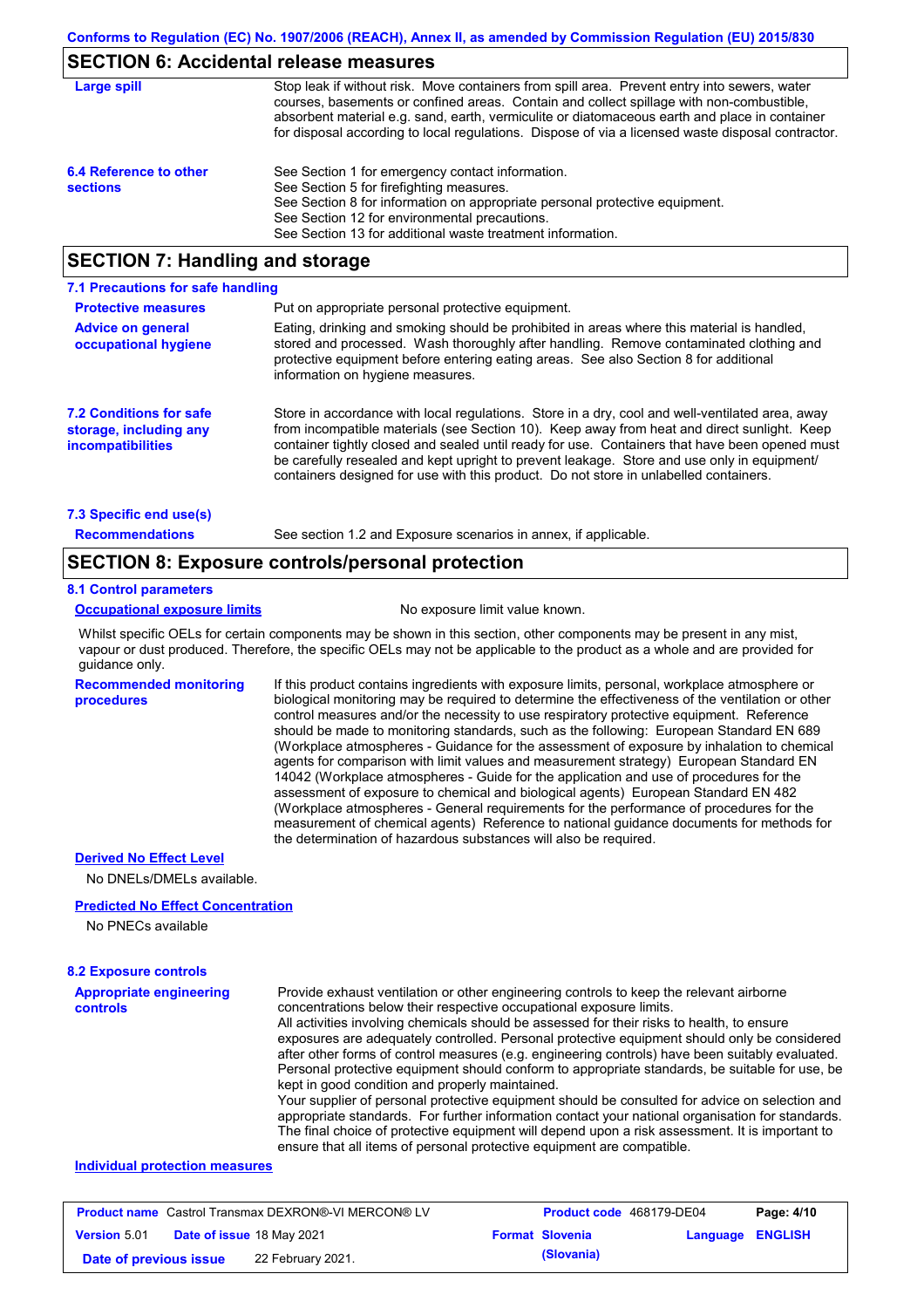## **SECTION 8: Exposure controls/personal protection**

| <b>Hygiene measures</b>                              | Wash hands, forearms and face thoroughly after handling chemical products, before eating,<br>smoking and using the lavatory and at the end of the working period. Ensure that eyewash<br>stations and safety showers are close to the workstation location.                                                                                                                                                                                                                                                                                                                                                                                       |
|------------------------------------------------------|---------------------------------------------------------------------------------------------------------------------------------------------------------------------------------------------------------------------------------------------------------------------------------------------------------------------------------------------------------------------------------------------------------------------------------------------------------------------------------------------------------------------------------------------------------------------------------------------------------------------------------------------------|
| <b>Respiratory protection</b>                        | In case of insufficient ventilation, wear suitable respiratory equipment.<br>The correct choice of respiratory protection depends upon the chemicals being handled, the<br>conditions of work and use, and the condition of the respiratory equipment. Safety procedures<br>should be developed for each intended application. Respiratory protection equipment should<br>therefore be chosen in consultation with the supplier/manufacturer and with a full assessment<br>of the working conditions.                                                                                                                                             |
| <b>Eye/face protection</b><br><b>Skin protection</b> | Safety glasses with side shields.                                                                                                                                                                                                                                                                                                                                                                                                                                                                                                                                                                                                                 |
| <b>Hand protection</b>                               | <b>General Information:</b>                                                                                                                                                                                                                                                                                                                                                                                                                                                                                                                                                                                                                       |
|                                                      | Because specific work environments and material handling practices vary, safety procedures<br>should be developed for each intended application. The correct choice of protective gloves<br>depends upon the chemicals being handled, and the conditions of work and use. Most gloves<br>provide protection for only a limited time before they must be discarded and replaced (even the<br>best chemically resistant gloves will break down after repeated chemical exposures).                                                                                                                                                                  |
|                                                      | Gloves should be chosen in consultation with the supplier / manufacturer and taking account of<br>a full assessment of the working conditions.                                                                                                                                                                                                                                                                                                                                                                                                                                                                                                    |
|                                                      | Recommended: Nitrile gloves.<br><b>Breakthrough time:</b>                                                                                                                                                                                                                                                                                                                                                                                                                                                                                                                                                                                         |
|                                                      | Breakthrough time data are generated by glove manufacturers under laboratory test conditions<br>and represent how long a glove can be expected to provide effective permeation resistance. It<br>is important when following breakthrough time recommendations that actual workplace<br>conditions are taken into account. Always consult with your glove supplier for up-to-date<br>technical information on breakthrough times for the recommended glove type.<br>Our recommendations on the selection of gloves are as follows:                                                                                                                |
|                                                      | Continuous contact:                                                                                                                                                                                                                                                                                                                                                                                                                                                                                                                                                                                                                               |
|                                                      | Gloves with a minimum breakthrough time of 240 minutes, or >480 minutes if suitable gloves<br>can be obtained.<br>If suitable gloves are not available to offer that level of protection, gloves with shorter<br>breakthrough times may be acceptable as long as appropriate glove maintenance and<br>replacement regimes are determined and adhered to.                                                                                                                                                                                                                                                                                          |
|                                                      | Short-term / splash protection:                                                                                                                                                                                                                                                                                                                                                                                                                                                                                                                                                                                                                   |
|                                                      | Recommended breakthrough times as above.<br>It is recognised that for short-term, transient exposures, gloves with shorter breakthrough times<br>may commonly be used. Therefore, appropriate maintenance and replacement regimes must<br>be determined and rigorously followed.                                                                                                                                                                                                                                                                                                                                                                  |
|                                                      | <b>Glove Thickness:</b>                                                                                                                                                                                                                                                                                                                                                                                                                                                                                                                                                                                                                           |
|                                                      | For general applications, we recommend gloves with a thickness typically greater than 0.35 mm.                                                                                                                                                                                                                                                                                                                                                                                                                                                                                                                                                    |
|                                                      | It should be emphasised that glove thickness is not necessarily a good predictor of glove<br>resistance to a specific chemical, as the permeation efficiency of the glove will be dependent<br>on the exact composition of the glove material. Therefore, glove selection should also be based<br>on consideration of the task requirements and knowledge of breakthrough times.<br>Glove thickness may also vary depending on the glove manufacturer, the glove type and the<br>glove model. Therefore, the manufacturers' technical data should always be taken into account<br>to ensure selection of the most appropriate glove for the task. |
|                                                      | Note: Depending on the activity being conducted, gloves of varying thickness may be required<br>for specific tasks. For example:                                                                                                                                                                                                                                                                                                                                                                                                                                                                                                                  |
|                                                      | • Thinner gloves (down to 0.1 mm or less) may be required where a high degree of manual<br>dexterity is needed. However, these gloves are only likely to give short duration protection and<br>would normally be just for single use applications, then disposed of.                                                                                                                                                                                                                                                                                                                                                                              |
|                                                      | • Thicker gloves (up to 3 mm or more) may be required where there is a mechanical (as well<br>as a chemical) risk i.e. where there is abrasion or puncture potential.                                                                                                                                                                                                                                                                                                                                                                                                                                                                             |

| <b>Product name</b> Castrol Transmax DEXRON®-VI MERCON® LV |  | Product code 468179-DE04  |  | Page: 5/10             |                         |  |
|------------------------------------------------------------|--|---------------------------|--|------------------------|-------------------------|--|
| <b>Version 5.01</b>                                        |  | Date of issue 18 May 2021 |  | <b>Format Slovenia</b> | <b>Language ENGLISH</b> |  |
| Date of previous issue                                     |  | 22 February 2021.         |  | (Slovania)             |                         |  |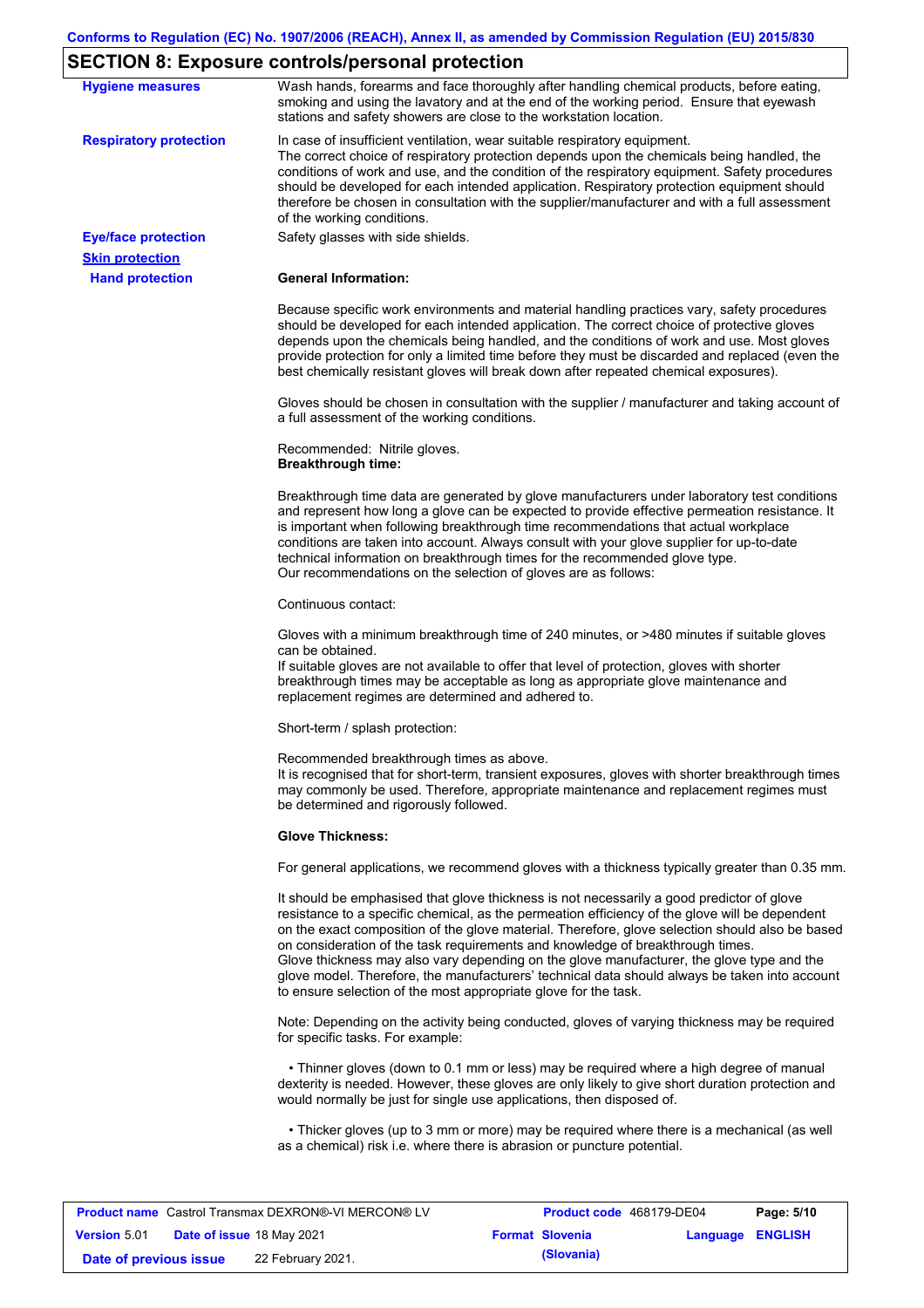## **SECTION 8: Exposure controls/personal protection**

| <b>Skin and body</b>                      | Use of protective clothing is good industrial practice.<br>Personal protective equipment for the body should be selected based on the task being<br>performed and the risks involved and should be approved by a specialist before handling this<br>product.<br>Cotton or polyester/cotton overalls will only provide protection against light superficial<br>contamination that will not soak through to the skin. Overalls should be laundered on a regular<br>basis. When the risk of skin exposure is high (e.g. when cleaning up spillages or if there is a |
|-------------------------------------------|------------------------------------------------------------------------------------------------------------------------------------------------------------------------------------------------------------------------------------------------------------------------------------------------------------------------------------------------------------------------------------------------------------------------------------------------------------------------------------------------------------------------------------------------------------------|
|                                           | risk of splashing) then chemical resistant aprons and/or impervious chemical suits and boots<br>will be required.                                                                                                                                                                                                                                                                                                                                                                                                                                                |
| <b>Refer to standards:</b>                | Respiratory protection: EN 529<br>Gloves: EN 420, EN 374<br>Eye protection: EN 166<br>Filtering half-mask: EN 149<br>Filtering half-mask with valve: EN 405<br>Half-mask: EN 140 plus filter<br>Full-face mask: EN 136 plus filter<br>Particulate filters: EN 143<br>Gas/combined filters: EN 14387                                                                                                                                                                                                                                                              |
| <b>Environmental exposure</b><br>controls | Emissions from ventilation or work process equipment should be checked to ensure they<br>comply with the requirements of environmental protection legislation. In some cases, fume<br>scrubbers, filters or engineering modifications to the process equipment will be necessary to<br>reduce emissions to acceptable levels.                                                                                                                                                                                                                                    |

### **SECTION 9: Physical and chemical properties**

### **9.1 Information on basic physical and chemical properties**

| <b>Appearance</b>                                      |                                                                                                                                          |
|--------------------------------------------------------|------------------------------------------------------------------------------------------------------------------------------------------|
| <b>Physical state</b>                                  | Liquid.                                                                                                                                  |
| <b>Colour</b>                                          | Red.                                                                                                                                     |
| Odour                                                  | Not available.                                                                                                                           |
| <b>Odour threshold</b>                                 | Not available.                                                                                                                           |
| pH                                                     | Not applicable.                                                                                                                          |
| <b>Melting point/freezing point</b>                    | Not available.                                                                                                                           |
| Initial boiling point and boiling<br>range             | Not available.                                                                                                                           |
| <b>Pour point</b>                                      | $-51 °C$                                                                                                                                 |
| <b>Flash point</b>                                     | Open cup: >180°C (>356°F) [Cleveland.]                                                                                                   |
| <b>Evaporation rate</b>                                | Not available.                                                                                                                           |
| <b>Flammability (solid, gas)</b>                       | Not available.                                                                                                                           |
| <b>Upper/lower flammability or</b><br>explosive limits | Not available.                                                                                                                           |
| <b>Vapour pressure</b>                                 | Not available.                                                                                                                           |
| <b>Vapour density</b>                                  | Not available.                                                                                                                           |
| <b>Relative density</b>                                | Not available.                                                                                                                           |
| <b>Density</b>                                         | <1000 kg/m <sup>3</sup> (<1 g/cm <sup>3</sup> ) at 15 <sup>°</sup> C                                                                     |
| Solubility(ies)                                        | insoluble in water.                                                                                                                      |
| <b>Partition coefficient: n-octanol/</b><br>water      | Not available.                                                                                                                           |
| <b>Auto-ignition temperature</b>                       | Not available.                                                                                                                           |
| <b>Decomposition temperature</b>                       | Not available.                                                                                                                           |
| <b>Viscosity</b>                                       | Kinematic: 29.48 mm <sup>2</sup> /s (29.48 cSt) at 40 $\degree$ C<br>Kinematic: 5.916 mm <sup>2</sup> /s (5.916 cSt) at 100 $^{\circ}$ C |
| <b>Explosive properties</b>                            | Not available                                                                                                                            |
| <b>Oxidising properties</b>                            | Not available.                                                                                                                           |

#### **9.2 Other information**

No additional information.

| <b>Product name</b> Castrol Transmax DEXRON®-VI MERCON® LV |                                  | Product code 468179-DE04 |  | Page: 6/10             |                         |  |
|------------------------------------------------------------|----------------------------------|--------------------------|--|------------------------|-------------------------|--|
| <b>Version 5.01</b>                                        | <b>Date of issue 18 May 2021</b> |                          |  | <b>Format Slovenia</b> | <b>Language ENGLISH</b> |  |
| Date of previous issue                                     |                                  | 22 February 2021.        |  | (Slovania)             |                         |  |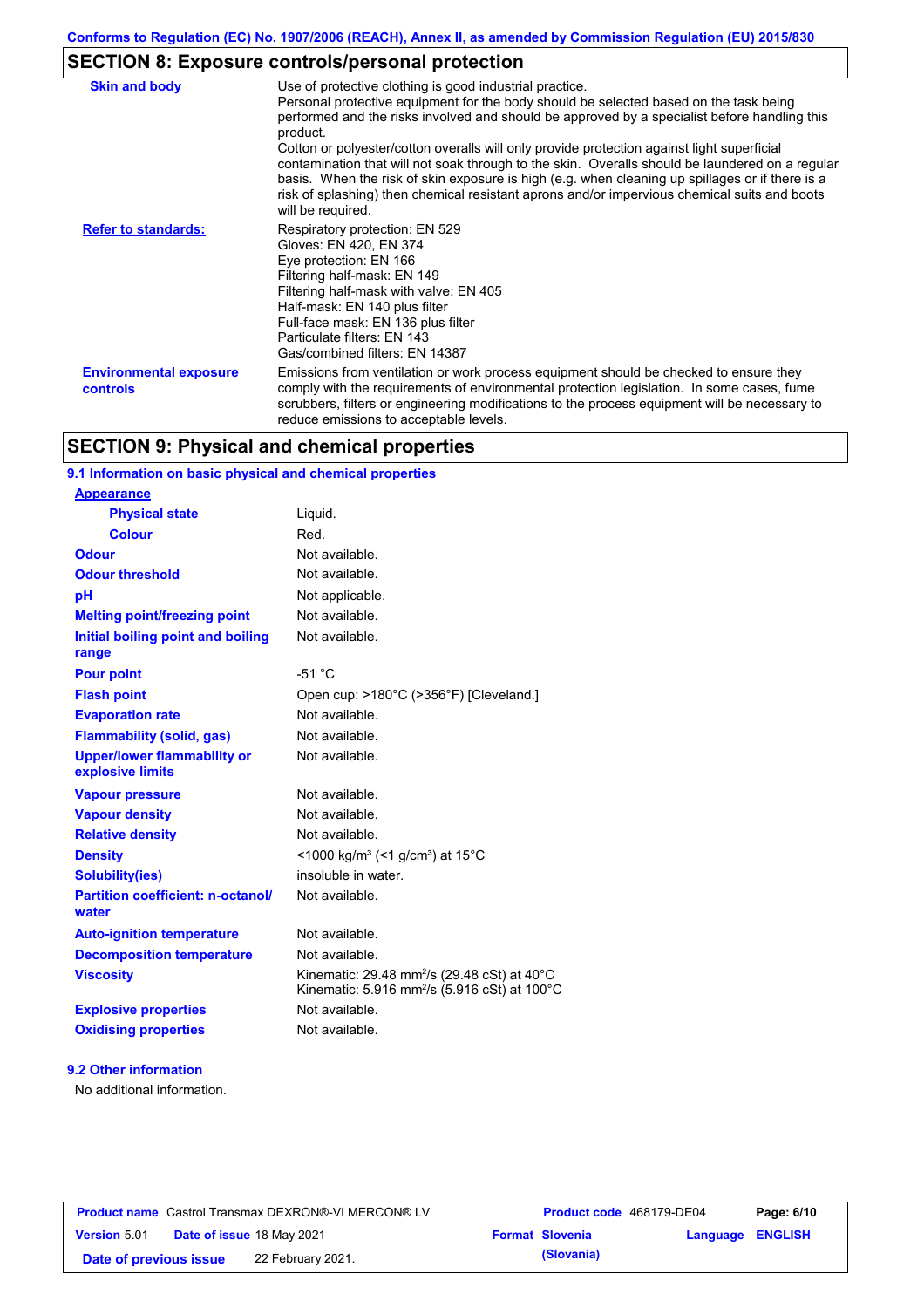| <b>SECTION 10: Stability and reactivity</b>       |                                                                                                                                                                         |
|---------------------------------------------------|-------------------------------------------------------------------------------------------------------------------------------------------------------------------------|
| <b>10.1 Reactivity</b>                            | No specific test data available for this product. Refer to Conditions to avoid and Incompatible<br>materials for additional information.                                |
| <b>10.2 Chemical stability</b>                    | The product is stable.                                                                                                                                                  |
| <b>10.3 Possibility of</b><br>hazardous reactions | Under normal conditions of storage and use, hazardous reactions will not occur.<br>Under normal conditions of storage and use, hazardous polymerisation will not occur. |
| <b>10.4 Conditions to avoid</b>                   | Avoid all possible sources of ignition (spark or flame).                                                                                                                |
| <b>10.5 Incompatible materials</b>                | No specific data.                                                                                                                                                       |
| <b>10.6 Hazardous</b><br>decomposition products   | Under normal conditions of storage and use, hazardous decomposition products should not be<br>produced.                                                                 |

## **SECTION 11: Toxicological information**

| 11.1 Information on toxicological effects |                                                                                                                             |
|-------------------------------------------|-----------------------------------------------------------------------------------------------------------------------------|
| <b>Acute toxicity estimates</b>           |                                                                                                                             |
| Not available.                            |                                                                                                                             |
| <b>Information on likely</b>              | Routes of entry anticipated: Dermal, Inhalation.                                                                            |
| routes of exposure                        |                                                                                                                             |
| <b>Potential acute health effects</b>     |                                                                                                                             |
| <b>Inhalation</b>                         | Exposure to decomposition products may cause a health hazard. Serious effects may be<br>delayed following exposure.         |
| <b>Ingestion</b>                          | No known significant effects or critical hazards.                                                                           |
| <b>Skin contact</b>                       | No known significant effects or critical hazards.                                                                           |
| <b>Eye contact</b>                        | No known significant effects or critical hazards.                                                                           |
|                                           | Symptoms related to the physical, chemical and toxicological characteristics                                                |
| <b>Inhalation</b>                         | May be harmful by inhalation if exposure to vapour, mists or fumes resulting from thermal<br>decomposition products occurs. |
| <b>Ingestion</b>                          | No specific data.                                                                                                           |
| <b>Skin contact</b>                       | No specific data.                                                                                                           |
| <b>Eye contact</b>                        | No specific data.                                                                                                           |
|                                           | Delayed and immediate effects as well as chronic effects from short and long-term exposure                                  |
| <b>Inhalation</b>                         | Overexposure to the inhalation of airborne droplets or aerosols may cause irritation of the<br>respiratory tract.           |
| <b>Ingestion</b>                          | Ingestion of large quantities may cause nausea and diarrhoea.                                                               |
| <b>Skin contact</b>                       | Prolonged or repeated contact can defat the skin and lead to irritation and/or dermatitis.                                  |
| <b>Eye contact</b>                        | Potential risk of transient stinging or redness if accidental eye contact occurs.                                           |
| <b>Potential chronic health effects</b>   |                                                                                                                             |
| <b>General</b>                            | No known significant effects or critical hazards.                                                                           |
| <b>Carcinogenicity</b>                    | No known significant effects or critical hazards.                                                                           |
| <b>Mutagenicity</b>                       | No known significant effects or critical hazards.                                                                           |
| <b>Developmental effects</b>              | No known significant effects or critical hazards.                                                                           |
| <b>Fertility effects</b>                  | No known significant effects or critical hazards.                                                                           |

## **SECTION 12: Ecological information**

| <b>12.1 Toxicity</b>         |                                                                                                             |
|------------------------------|-------------------------------------------------------------------------------------------------------------|
| <b>Environmental hazards</b> | Not classified as dangerous                                                                                 |
|                              | Based on data available for this or related materials. Product not classified for environmental<br>effects. |

#### **12.2 Persistence and degradability**

Expected to be biodegradable.

#### **12.3 Bioaccumulative potential**

This product is not expected to bioaccumulate through food chains in the environment.

| <b>Product name</b> Castrol Transmax DEXRON®-VI MERCON® LV |  | Product code 468179-DE04         |  | Page: 7/10             |                  |  |
|------------------------------------------------------------|--|----------------------------------|--|------------------------|------------------|--|
| <b>Version 5.01</b>                                        |  | <b>Date of issue 18 May 2021</b> |  | <b>Format Slovenia</b> | Language ENGLISH |  |
| Date of previous issue                                     |  | 22 February 2021.                |  | (Slovania)             |                  |  |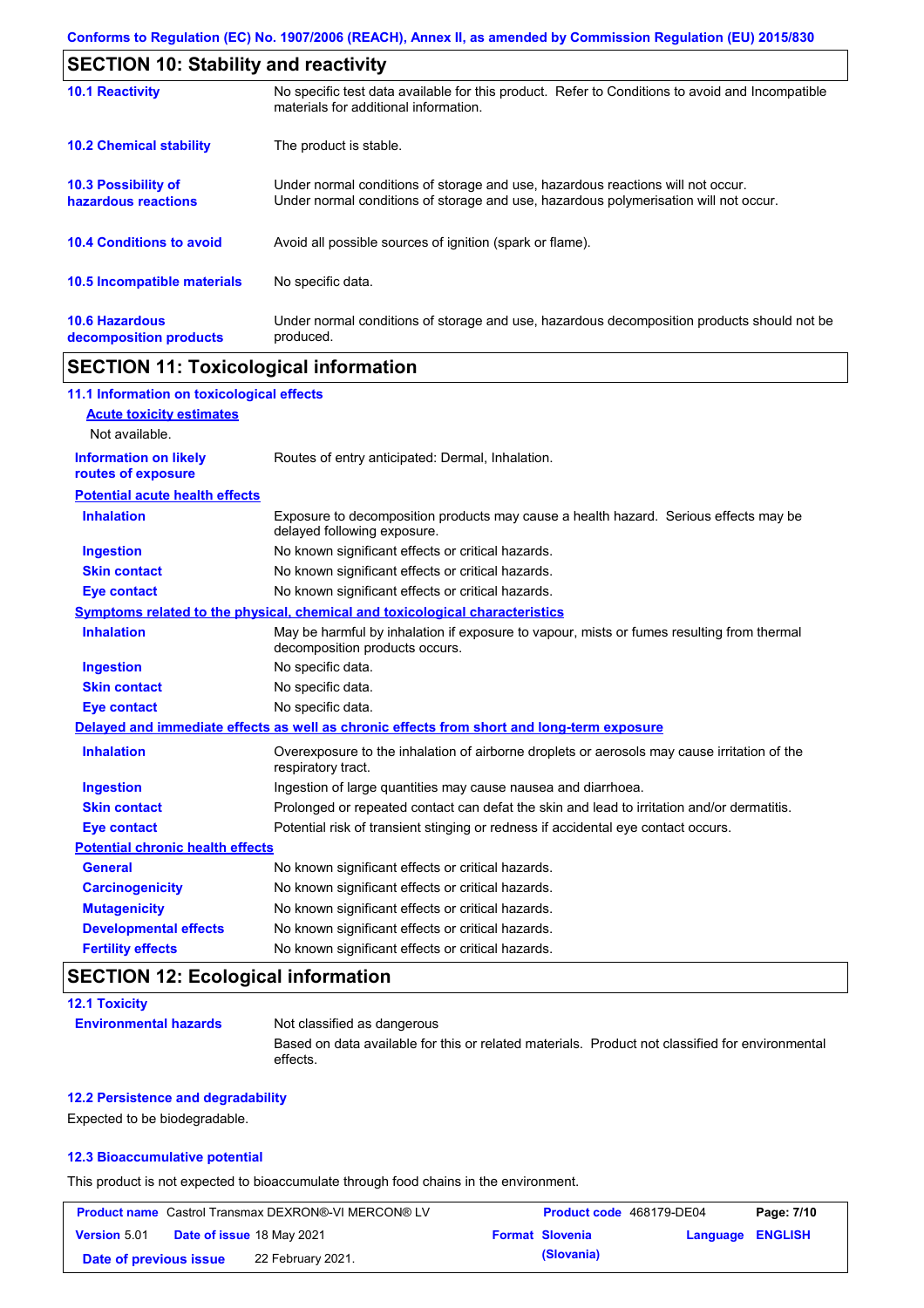### **SECTION 12: Ecological information**

| <b>12.4 Mobility in soil</b>                                  |                                                                      |
|---------------------------------------------------------------|----------------------------------------------------------------------|
| <b>Soil/water partition</b><br>coefficient (K <sub>oc</sub> ) | Not available.                                                       |
| <b>Mobility</b>                                               | Spillages may penetrate the soil causing ground water contamination. |

#### **12.5 Results of PBT and vPvB assessment**

Product does not meet the criteria for PBT or vPvB according to Regulation (EC) No. 1907/2006, Annex XIII.

| 12.6 Other adverse effects          |                                                                                                                           |
|-------------------------------------|---------------------------------------------------------------------------------------------------------------------------|
| <b>Other ecological information</b> | Spills may form a film on water surfaces causing physical damage to organisms. Oxygen<br>transfer could also be impaired. |
|                                     |                                                                                                                           |

### **SECTION 13: Disposal considerations**

#### **13.1 Waste treatment methods**

```
Product
```
**Methods of disposal**

Where possible, arrange for product to be recycled. Dispose of via an authorised person/ licensed waste disposal contractor in accordance with local regulations.

**Hazardous waste Wes.** 

**European waste catalogue (EWC)**

| <b>Waste code</b> | <b>Waste designation</b>                                        |
|-------------------|-----------------------------------------------------------------|
| 13 02 05*         | mineral-based non-chlorinated engine, gear and lubricating oils |

However, deviation from the intended use and/or the presence of any potential contaminants may require an alternative waste disposal code to be assigned by the end user.

#### **Packaging**

| <u>. wondging</u>          |                                                                                                                                                                                                                                         |
|----------------------------|-----------------------------------------------------------------------------------------------------------------------------------------------------------------------------------------------------------------------------------------|
| <b>Methods of disposal</b> | Where possible, arrange for product to be recycled. Dispose of via an authorised person/<br>licensed waste disposal contractor in accordance with local regulations.                                                                    |
| <b>Special precautions</b> | This material and its container must be disposed of in a safe way. Empty containers or liners<br>may retain some product residues. Avoid dispersal of spilt material and runoff and contact with<br>soil, waterways, drains and sewers. |
| Slovenia - Hazardous waste | This product is classified as dangerous according to Slovenian waste treatment rules [Ur.l. RS.]<br>No. 45/2000 as amended and adapted].                                                                                                |
| <b>References</b>          | Commission 2014/955/EU<br>Directive 2008/98/EC                                                                                                                                                                                          |

### **SECTION 14: Transport information**

|                                           | <b>ADR/RID</b> | <b>ADN</b>     | <b>IMDG</b>    | <b>IATA</b>    |
|-------------------------------------------|----------------|----------------|----------------|----------------|
| 14.1 UN number                            | Not regulated. | Not regulated. | Not regulated. | Not regulated. |
| 14.2 UN proper<br>shipping name           |                |                |                |                |
| <b>14.3 Transport</b><br>hazard class(es) |                |                |                |                |
| 14.4 Packing<br>group                     |                |                | ۰              |                |
| 14.5<br><b>Environmental</b><br>hazards   | No.            | No.            | No.            | No.            |
| <b>Additional</b><br>information          |                |                | -              |                |

**14.6 Special precautions for user** Not available.

| <b>Product name</b> Castrol Transmax DEXRON®-VI MERCON® LV |  | <b>Product code</b> 468179-DE04  |  | Page: 8/10             |                         |  |
|------------------------------------------------------------|--|----------------------------------|--|------------------------|-------------------------|--|
| <b>Version 5.01</b>                                        |  | <b>Date of issue 18 May 2021</b> |  | <b>Format Slovenia</b> | <b>Language ENGLISH</b> |  |
| Date of previous issue                                     |  | 22 February 2021.                |  | (Slovania)             |                         |  |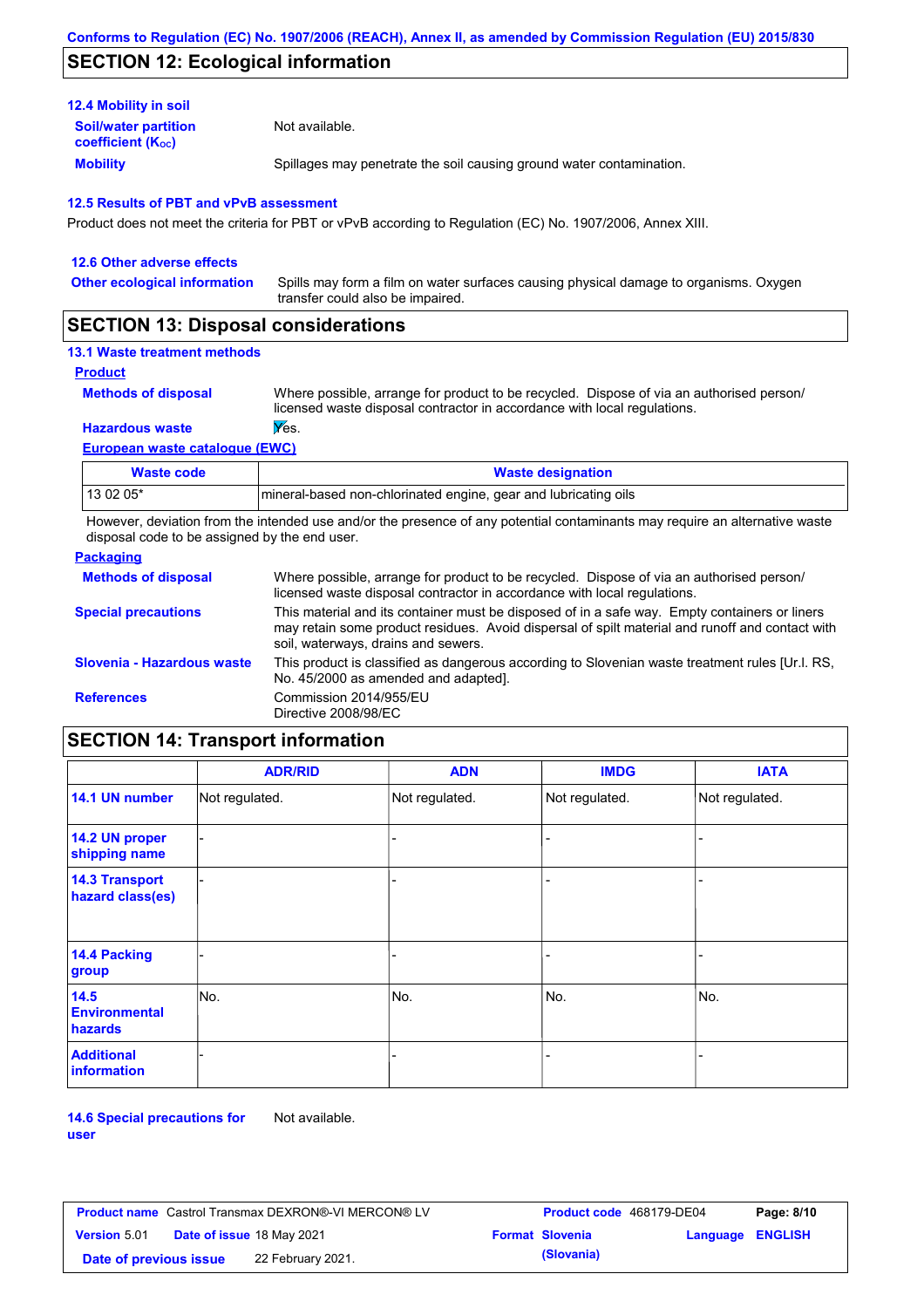|                                                                         | Conforms to Regulation (EC) No. 1907/2006 (REACH), Annex II, as amended by Commission Regulation (EU) 2015/830                                                                            |
|-------------------------------------------------------------------------|-------------------------------------------------------------------------------------------------------------------------------------------------------------------------------------------|
| <b>SECTION 14: Transport information</b>                                |                                                                                                                                                                                           |
| <b>14.7 Transport in bulk</b><br>according to IMO<br><b>instruments</b> | Not available.                                                                                                                                                                            |
| <b>SECTION 15: Regulatory information</b>                               |                                                                                                                                                                                           |
|                                                                         | 15.1 Safety, health and environmental regulations/legislation specific for the substance or mixture                                                                                       |
| EU Regulation (EC) No. 1907/2006 (REACH)                                |                                                                                                                                                                                           |
| <b>Annex XIV - List of substances subject to authorisation</b>          |                                                                                                                                                                                           |
| <b>Annex XIV</b>                                                        |                                                                                                                                                                                           |
| None of the components are listed.                                      |                                                                                                                                                                                           |
| <b>Substances of very high concern</b>                                  |                                                                                                                                                                                           |
| None of the components are listed.                                      |                                                                                                                                                                                           |
| EU Regulation (EC) No. 1907/2006 (REACH)                                |                                                                                                                                                                                           |
| <b>Annex XVII - Restrictions</b>                                        | Not applicable.                                                                                                                                                                           |
| on the manufacture,<br>placing on the market                            |                                                                                                                                                                                           |
| and use of certain                                                      |                                                                                                                                                                                           |
| dangerous substances,                                                   |                                                                                                                                                                                           |
| mixtures and articles                                                   |                                                                                                                                                                                           |
| <b>Other regulations</b>                                                |                                                                                                                                                                                           |
| <b>REACH Status</b>                                                     | The company, as identified in Section 1, sells this product in the EU in compliance with the<br>current requirements of REACH.                                                            |
| <b>United States inventory</b><br>(TSCA 8b)                             | All components are active or exempted.                                                                                                                                                    |
| <b>Australia inventory (AICS)</b>                                       | At least one component is not listed.                                                                                                                                                     |
| <b>Canada inventory</b>                                                 | At least one component is not listed in DSL but all such components are listed in NDSL.                                                                                                   |
| <b>China inventory (IECSC)</b>                                          | All components are listed or exempted.                                                                                                                                                    |
| <b>Japan inventory (ENCS)</b>                                           | At least one component is not listed.                                                                                                                                                     |
| <b>Korea inventory (KECI)</b>                                           | At least one component is not listed.                                                                                                                                                     |
| <b>Philippines inventory</b><br>(PICCS)                                 | All components are listed or exempted.                                                                                                                                                    |
| <b>Taiwan Chemical</b><br><b>Substances Inventory</b><br>(TCSI)         | All components are listed or exempted.                                                                                                                                                    |
| Ozone depleting substances (1005/2009/EU)<br>Not listed.                |                                                                                                                                                                                           |
| <b>Prior Informed Consent (PIC) (649/2012/EU)</b><br>Not listed.        |                                                                                                                                                                                           |
| <b>EU - Water framework directive - Priority substances</b>             |                                                                                                                                                                                           |
| None of the components are listed.                                      |                                                                                                                                                                                           |
| <b>Seveso Directive</b>                                                 |                                                                                                                                                                                           |
| This product is not controlled under the Seveso Directive.              |                                                                                                                                                                                           |
|                                                                         |                                                                                                                                                                                           |
| <b>15.2 Chemical safety</b><br>assessment                               | A Chemical Safety Assessment has been carried out for one or more of the substances within<br>this mixture. A Chemical Safety Assessment has not been carried out for the mixture itself. |

# **SECTION 16: Other information**

| <b>Abbreviations and acronyms</b>                          | ADN = European Provisions concerning the International Carriage of Dangerous Goods by<br>Inland Waterway<br>ADR = The European Agreement concerning the International Carriage of Dangerous Goods by<br>Road<br>$ATE = Acute Toxicity Estimate$<br>BCF = Bioconcentration Factor<br>CAS = Chemical Abstracts Service<br>CLP = Classification, Labelling and Packaging Regulation [Regulation (EC) No. 1272/2008]<br>CSA = Chemical Safety Assessment<br>CSR = Chemical Safety Report<br>DMEL = Derived Minimal Effect Level<br>DNEL = Derived No Effect Level |                        |                                 |                |
|------------------------------------------------------------|---------------------------------------------------------------------------------------------------------------------------------------------------------------------------------------------------------------------------------------------------------------------------------------------------------------------------------------------------------------------------------------------------------------------------------------------------------------------------------------------------------------------------------------------------------------|------------------------|---------------------------------|----------------|
| <b>Product name</b> Castrol Transmax DEXRON®-VI MERCON® LV |                                                                                                                                                                                                                                                                                                                                                                                                                                                                                                                                                               |                        | <b>Product code</b> 468179-DE04 | Page: 9/10     |
| <b>Version 5.01</b><br>Date of issue 18 May 2021           |                                                                                                                                                                                                                                                                                                                                                                                                                                                                                                                                                               | <b>Format Slovenia</b> | Language                        | <b>ENGLISH</b> |
| Date of previous issue                                     | 22 February 2021.                                                                                                                                                                                                                                                                                                                                                                                                                                                                                                                                             | (Slovania)             |                                 |                |